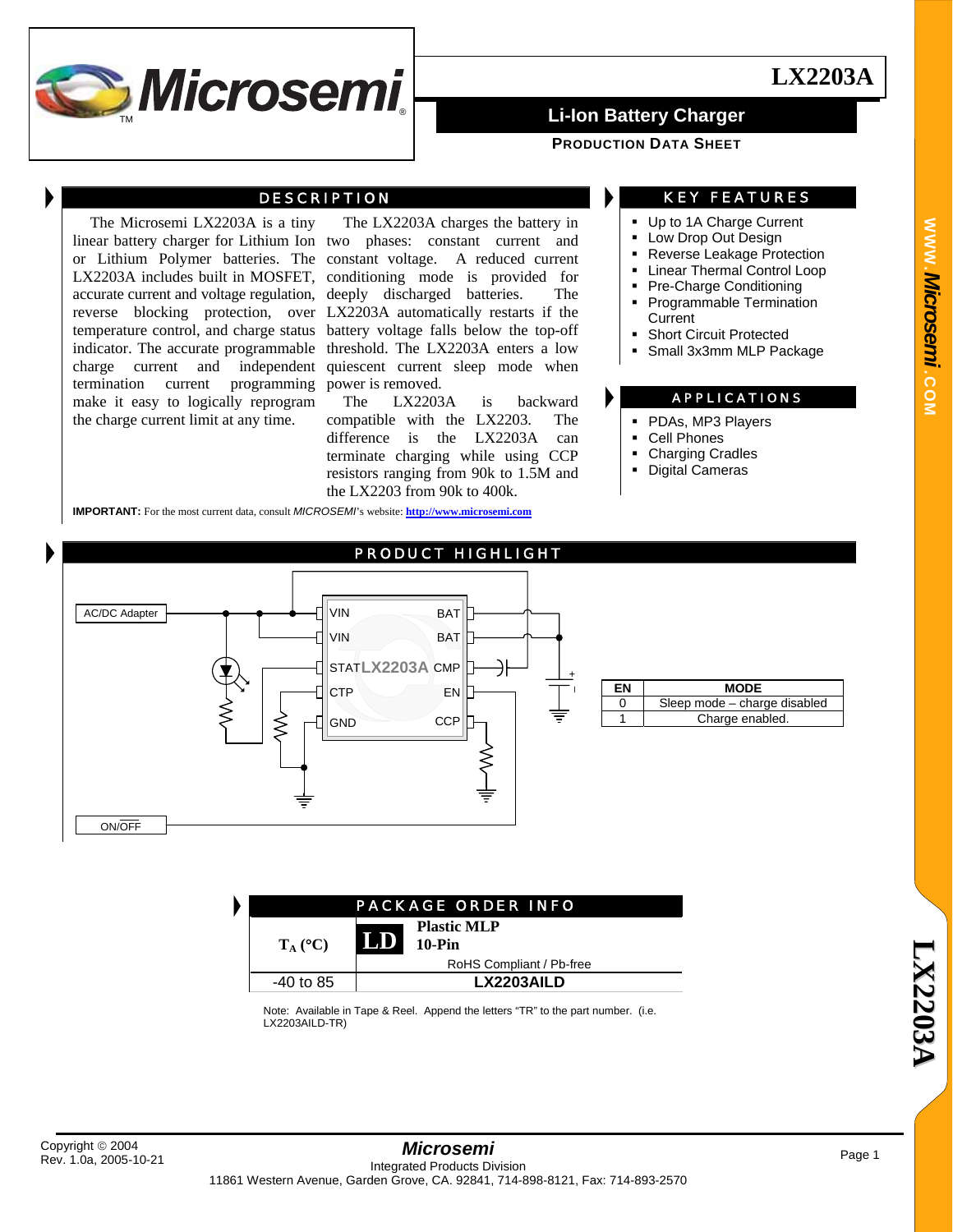

**PRODUCTION DATA SHEET**

ABSOLUTE MAXIMUM RATINGS

Note: Exceeding these ratings could cause damage to the device. All voltages are with respect to Ground. Currents are positive into, negative out of specified terminal.

## THERMAL DATA



PACKAGE PIN OUT

**LD Plastic Micro Leadframe Package 10-Pin** 

**THERMAL RESISTANCE-JUNCTION TO AMBIENT,**  $\theta_{JA}$  **49°C/W** 

Junction Temperature Calculation:  $T_J = T_A + (P_D \times \theta_{JA})$ .

The  $\theta_{JA}$  numbers are guidelines for the thermal performance of the device/pc-board system. All of the above assume no ambient airflow.

|             | <b>FUNCTIONAL PIN DESCRIPTION</b>                                                                                                                    |  |  |  |  |
|-------------|------------------------------------------------------------------------------------------------------------------------------------------------------|--|--|--|--|
| <b>Name</b> | <b>Description</b>                                                                                                                                   |  |  |  |  |
| <b>BAT</b>  | Charging Output - This pin is wired to the positive terminal of the battery. (The negative battery terminal is wired<br>to GND.)                     |  |  |  |  |
| <b>CCP</b>  | Charge Current Programming Pin - A resistor (Rccp) is connected between this pin and GND. See application<br>section for programming information.    |  |  |  |  |
| <b>CMP</b>  | Compensation Pin - Apply a 0.01µF capacitor between CMP and VIN pins.                                                                                |  |  |  |  |
| <b>CTP</b>  | Charge Termination Programming Pin - A resistor (Rctp) is connected between this pin and GND See<br>application section for programming information. |  |  |  |  |
| <b>EN</b>   | Enable - Applying a TTL compatible Hi signal enables the charger, a Low signal disables the charger and puts it<br>in sleep mode.                    |  |  |  |  |
| <b>GND</b>  | Common Ground.                                                                                                                                       |  |  |  |  |
| <b>STAT</b> | Status - This pin is a logic low level when the battery is being charged. Pin can sink up to 5mA.                                                    |  |  |  |  |
| <b>VIN</b>  | Voltage Input – Supply Voltage. Must be greater than VBAT to charge.                                                                                 |  |  |  |  |

**A**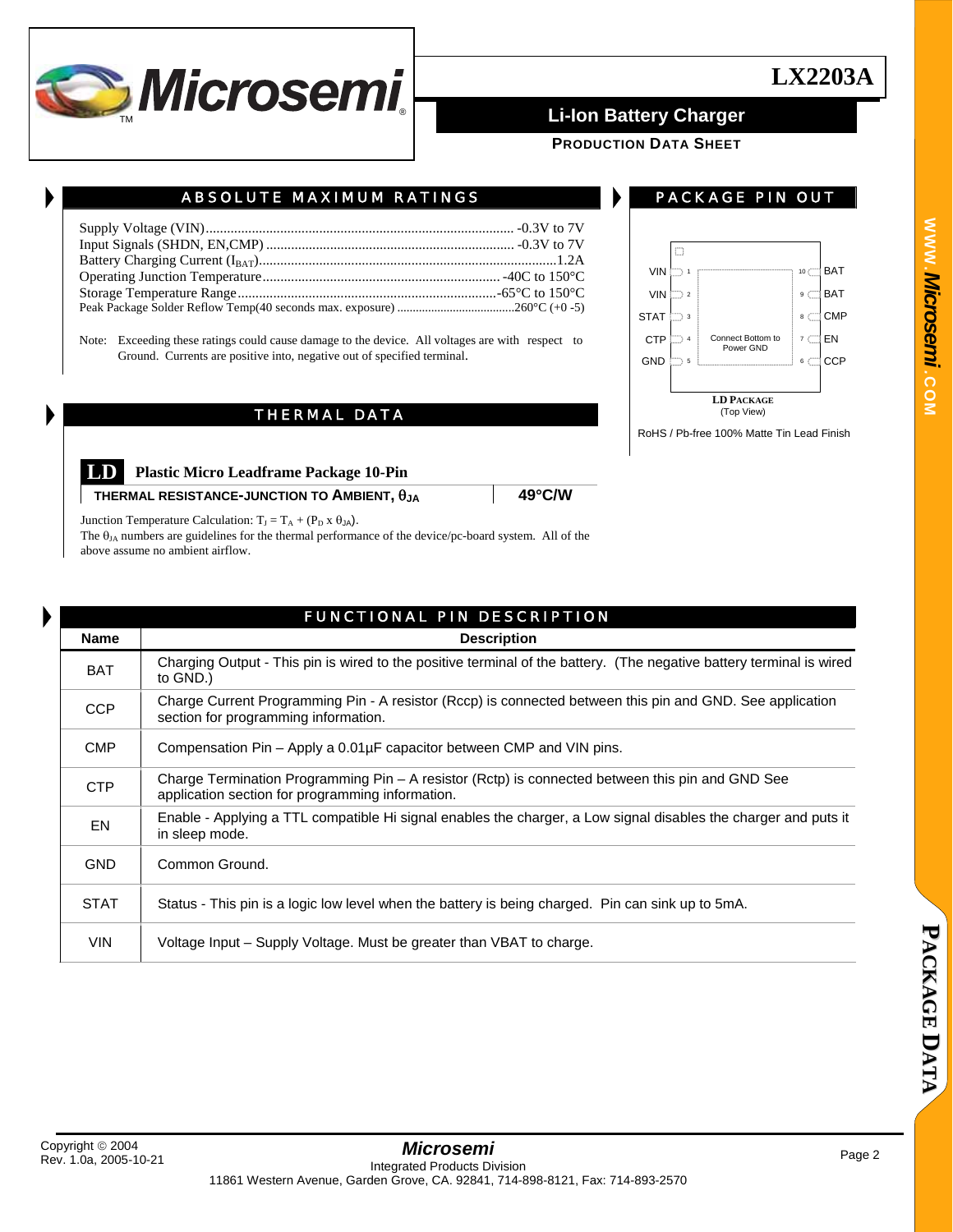

**PRODUCTION DATA SHEET**

## ELECTRICAL CHARACTERISTICS

Unless otherwise specified, the following specifications apply over the ambient temperature  $0^{\circ}C \leq T_A \leq 70^{\circ}C$  except where otherwise noted and the following test conditions:  $V_{VIN} = 5V$ ,  $V_{BAT} = 3.8V$ ,  $R_{CCP} = 90.9k$ ,  $R_{CTP} = 150k$ .

| Parameter |                                                       | Symbol            | <b>Test Conditions</b>                   | <b>LX2203A</b> |            |      | <b>Units</b>                      |
|-----------|-------------------------------------------------------|-------------------|------------------------------------------|----------------|------------|------|-----------------------------------|
|           |                                                       |                   |                                          | Min            | <b>Typ</b> | Max  |                                   |
|           | <b>MAIN CIRCUITRY</b>                                 |                   |                                          |                |            |      |                                   |
|           | Input Voltage                                         | V <sub>VIN</sub>  |                                          | 4.35           |            | 6    | V                                 |
|           | Quiescent Current                                     |                   | $V_{FN} = Hi$                            |                | 3          | 5    | mA                                |
|           |                                                       | <b>I</b> GND      | $V_{FN} = Lo$                            |                | 7          |      | μA                                |
|           | CTP Bias Voltage                                      | V <sub>CTP</sub>  |                                          |                | 1.25       |      | V                                 |
|           | <b>CCP Bias Voltage</b>                               | $V_{CCP}$         |                                          |                | 1.25       |      | V                                 |
|           | <b>CONSTANT VOLTAGE MODE</b>                          |                   |                                          |                |            |      |                                   |
|           | <b>BAT Output Voltage</b>                             | $V_{BAT(MAX)}$    |                                          | 4.16           | 4.2        | 4.24 | V                                 |
|           | Top Off Charge Droop Threshold                        | $V_{\text{DRP}}$  | $V_{DRP}$ / $V_{BAT(MAX)}$               | 96             | 97         | 98   | $\%$                              |
|           | <b>Charge Termination Taper Current</b>               |                   | $V_{BAT} = V_{BAT(MAX)}$                 | 42             | 51         | 60   | mA                                |
|           | Taper Current @ Low Charge Level                      |                   | $V_{BAT} = V_{BAT(MAX);} R_{CCP} = 1.2M$ | 37             | 48         | 60   | mA                                |
|           | <b>CONSTANT CURRENT MODE</b>                          |                   |                                          |                |            |      |                                   |
|           | <b>BAT Constant Current</b>                           |                   |                                          | 0.9            | 1.0        | 1.1  | Α                                 |
|           | <b>Conditioning Current</b>                           | <b>ICOND</b>      | $V_{BAT}$ < $V_{BAT(COND)}$              | 4%             | 5%         | 6%   | <b>I</b> COND<br>$I_{\text{BAT}}$ |
|           | <b>Conditioning Current Mode</b><br>Threshold Voltage | $V_{BAT(COND)}$   | $V_{BAT(COND)} N_{BAT(MAX)}$             | 60             | 63         | 66   | $\%$                              |
|           | <b>LOGIC</b>                                          |                   |                                          |                |            |      |                                   |
|           | STAT Logic High Output                                | V <sub>STAT</sub> | $I_{STAT} = -100uA$                      | 4.5            |            |      | $\vee$                            |
|           | <b>STAT Logic Low Output</b>                          | V <sub>STAT</sub> | $I_{\text{STAT}} = 5 \text{mA}$          |                |            | 0.5  | $\vee$                            |
|           | <b>EN Select Threshold</b>                            | $V_{EN}$          | Logic Hi                                 | 2.0            |            |      |                                   |
|           |                                                       |                   | Logic Lo                                 |                |            | 0.8  |                                   |
|           | EN bias current                                       | $I_{EN}$          | $V_{FN} = Hi$                            |                | 8          |      | μA                                |
|           | <b>THERMAL SHUTDOWN</b>                               |                   |                                          |                |            |      |                                   |
|           | Maximum Junction Temperature                          | $T_{J}$           |                                          |                | 150        |      | $^{\circ}C$                       |
|           | <b>PASS ELEMENT</b>                                   |                   |                                          |                |            |      |                                   |
|           | Reverse mode current                                  | $-I$ BAT          | $V_{VIN}$ < $VBAT$                       |                | 5          |      | μA                                |
|           | <b>UNDER VOLTAGE LOCKOUT</b>                          |                   |                                          |                |            |      |                                   |
|           | Rising Threshold Voltage                              | VUVLO+            |                                          |                | 4.2        |      | V                                 |
|           | <b>Falling Threshold Voltage</b>                      | VUVLO-            |                                          |                | 3.9        |      | V                                 |

**E**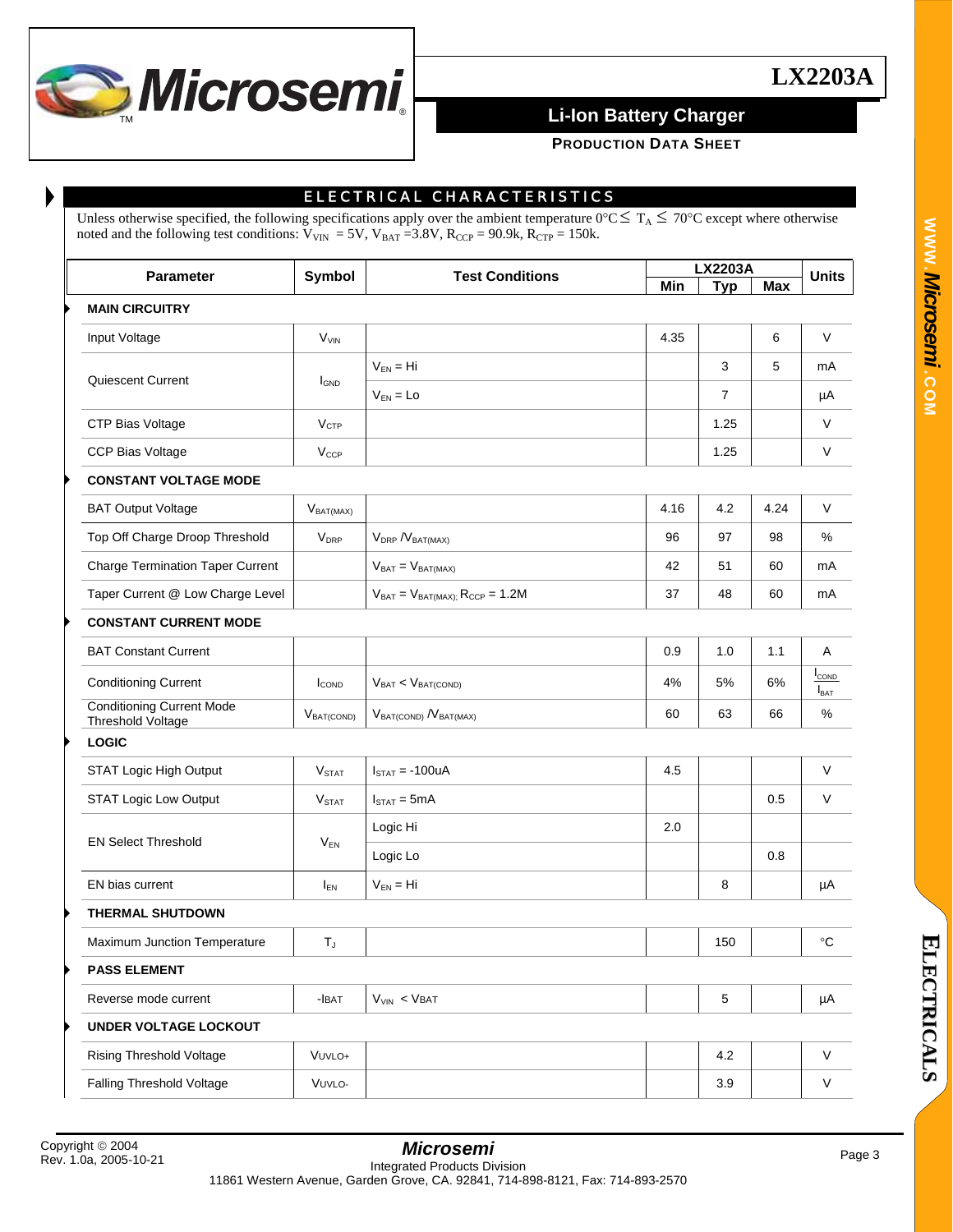

**PRODUCTION DATA SHEET**



**WWW.***Microsemi .***COM**

**C**

**H A R T S**

Rev. 1.0a, 2005-10-21

4.225 4.228 4.230

-20 More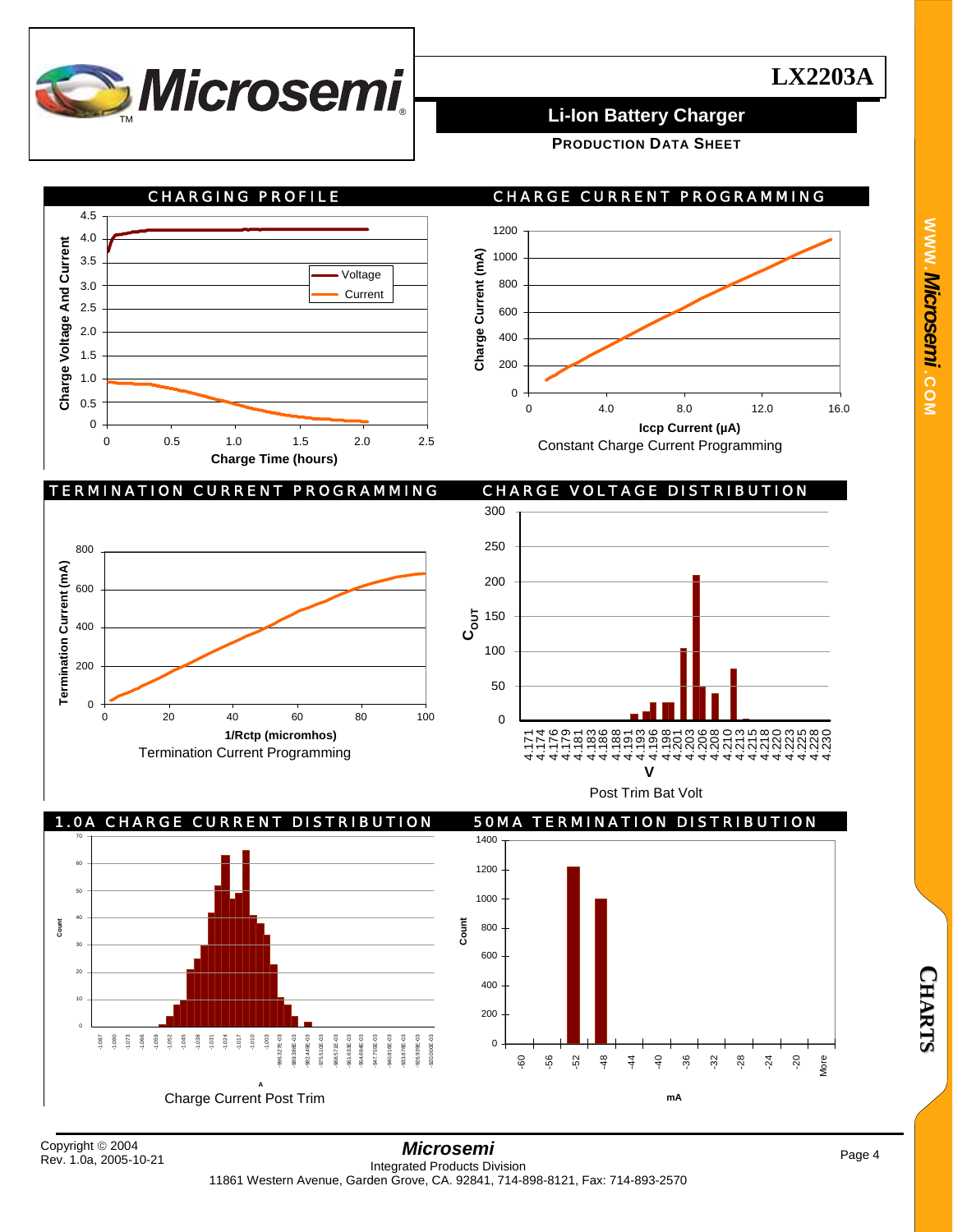

**PRODUCTION DATA SHEET**

## SIMPLIFIED BLOCK DIAGRAM



**Figure 1 –** Simplified Block Diagram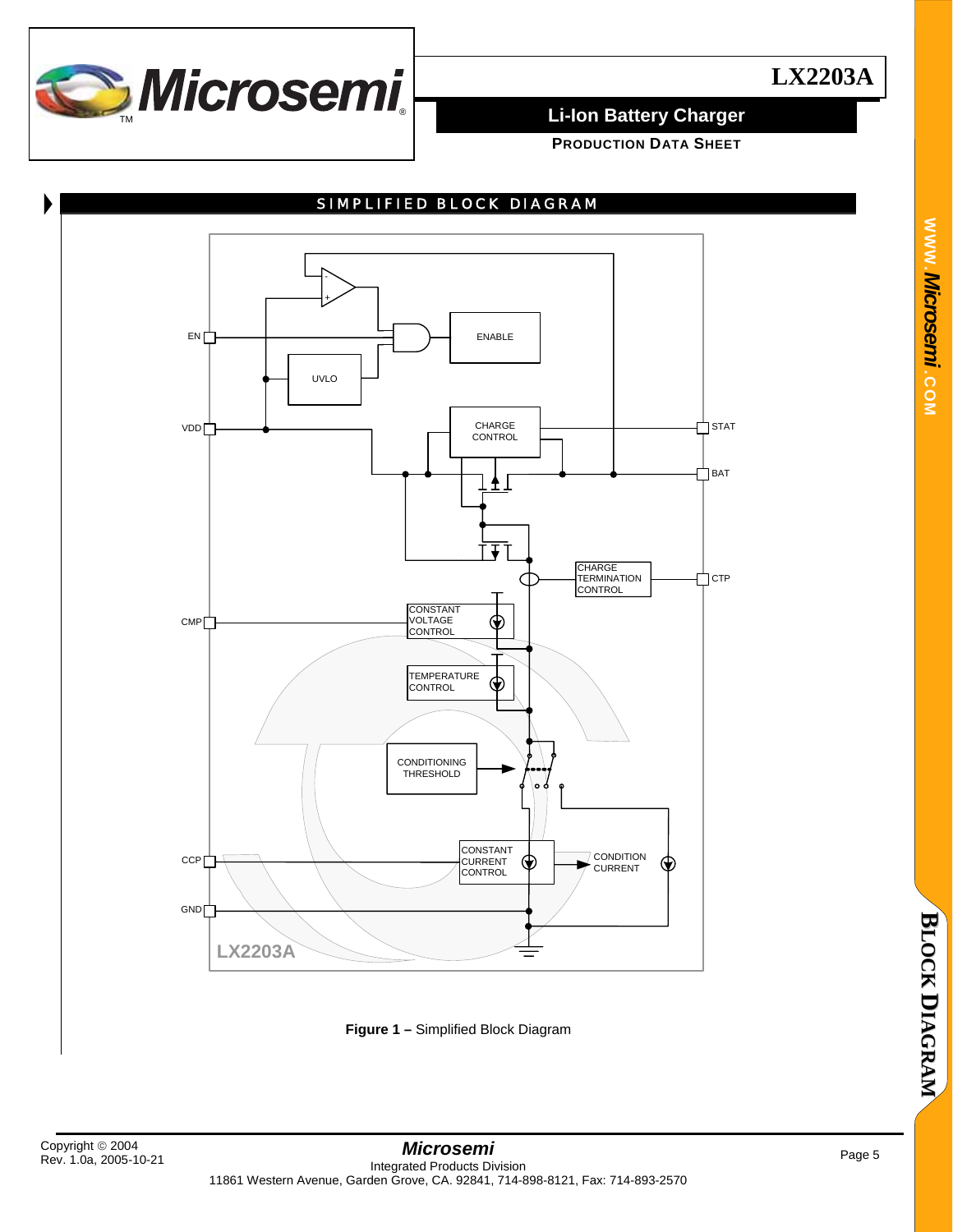

**PRODUCTION DATA SHEET**



**A**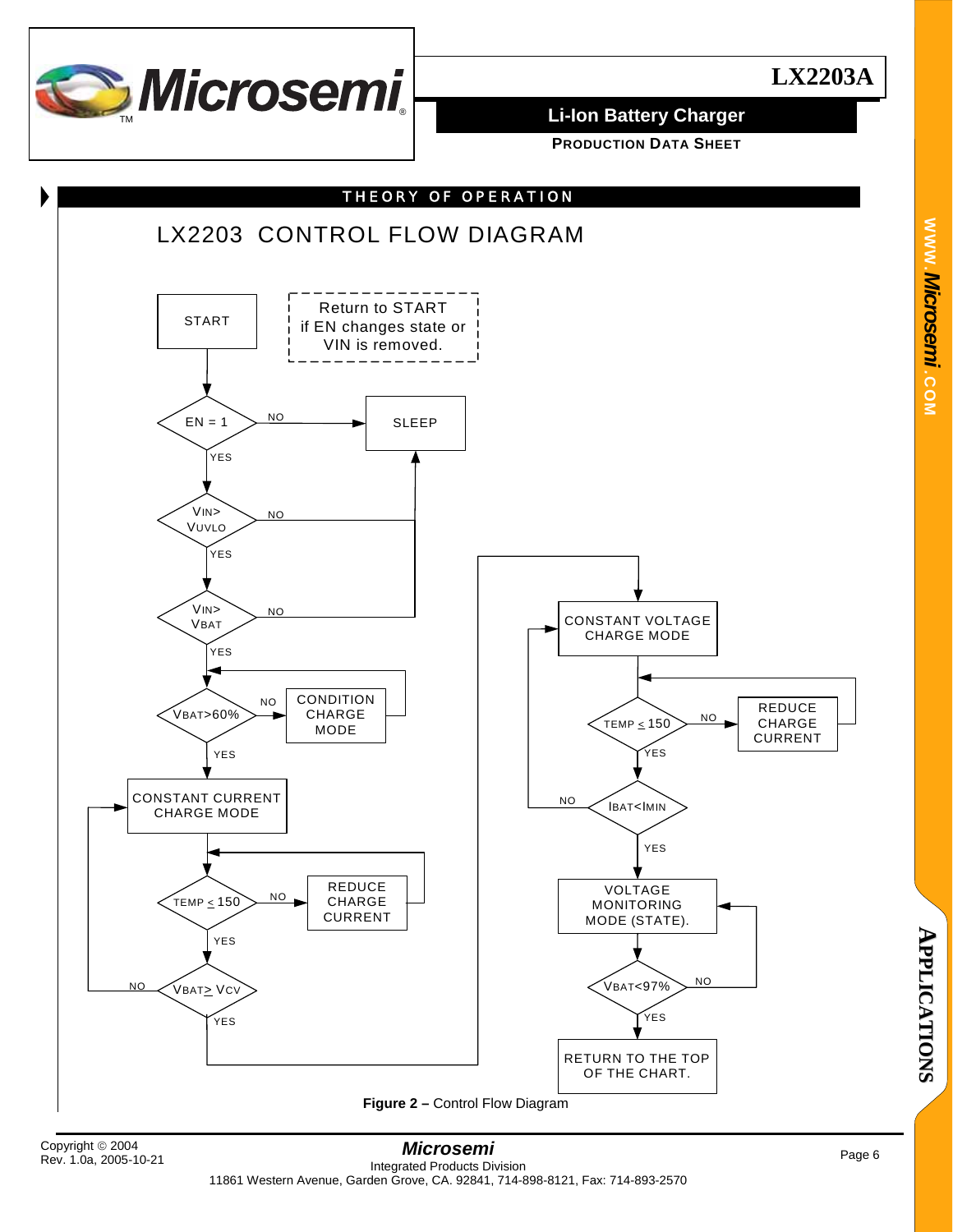

**PRODUCTION DATA SHEET**



### **Figure 3** –Basic charger from Wall Adapter with 1A constant current and 50mA termination current

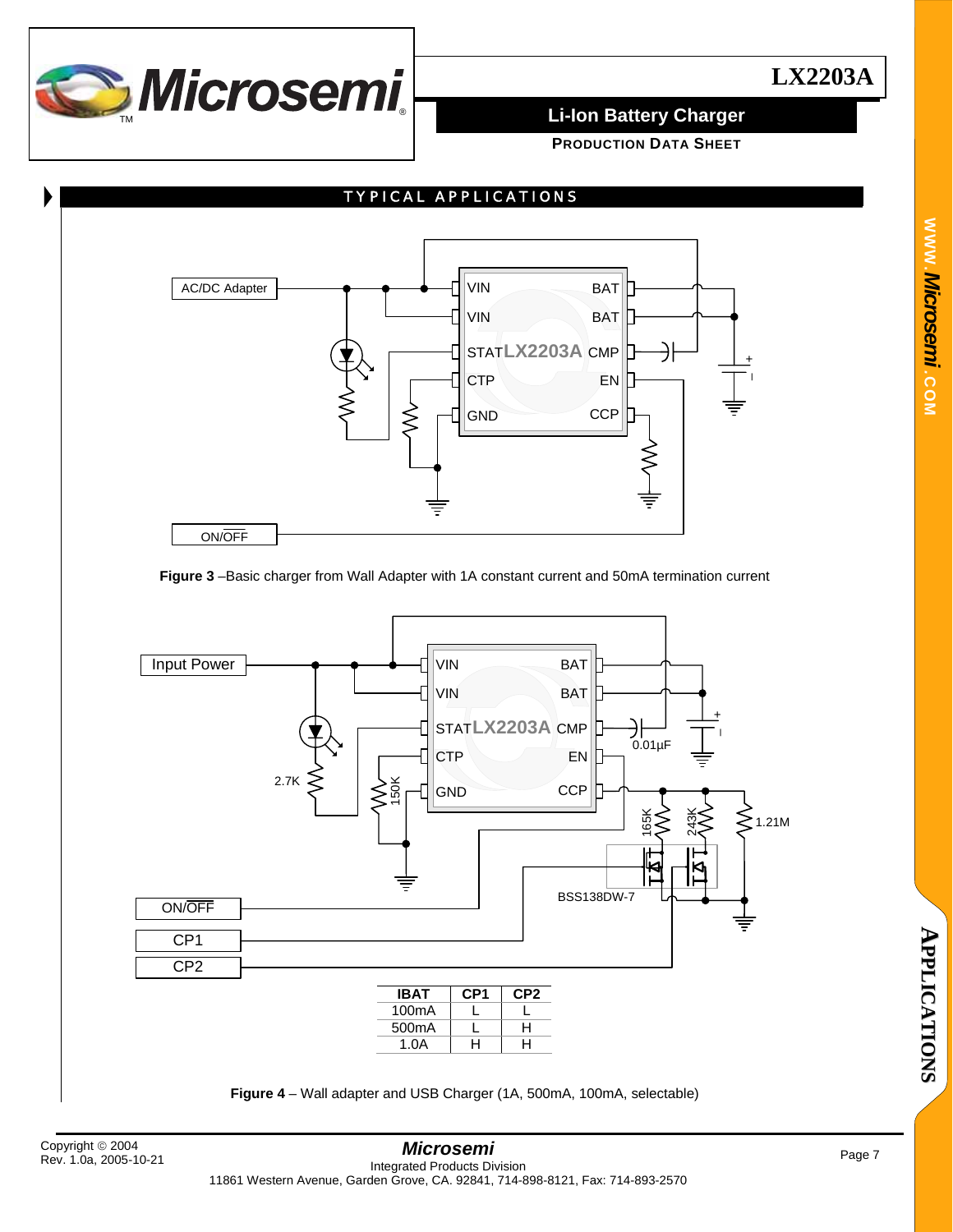

### **PRODUCTION DATA SHEET**

## APPLICATION NOTE

### **GENERAL DESCRIPTION**

The LX2203A is designed to charge a single cell Lithium Ion (Li-ion) battery using two modes: a constant current mode, where the charge current is held constant and the battery terminal voltage rises to 4.2V; this is followed by constant voltage mode, where the battery voltage is held at 4.2V and the charge current starts to taper off. Once the taper current reaches the charge termination current level the charge cycle is ended and the STAT indicator turns off. If the fully charged battery terminal voltage drops to 4.07V, the battery charge cycle will be restarted.

### **PROTECTION FEATURES**

Conditioning Current Mode – If the battery terminal voltage is less than 2.65V, the battery charger will reduce the charge current to 5%. This also protects the appliance from overheating by trying to drive the full charging current into a damaged battery.

Under Voltage Lockout – The charge cycle will not start until the VIN voltage rises above 4.2V. Hysteresis prevents chattering on and off.

Thermal Control loop – If the power dissipation of the charger becomes excessive, the charge current will be reduced to prevent the die temperature from getting above 150°C. This does not cause the charge cycle to stop.

Reverse current blocking – If VIN is grounded, current will not flow from the battery through the charger. No external blocking diode is required on the input.

Sleep Mode – If the EN pin is logic low or if VIN is removed, the charger enters a sleep mode where a very low quiescent current prevents drain from the battery.

### **LAYOUT GUIDELINES**

• It is important when laying out the LX2203A to place  $10\mu$ F ceramic capacitors close to the VIN and V<sub>BAT</sub> IC terminals to filter switching transients.

It is important to provide a low thermal impedance path from the thermal pad on the bottom of the LX2203A package to the ground plane of the circuit board to maximize the heat dissipation. To minimize charge time it is best not to rely on the thermal control feature as this feature will extend the charging time when activated.

### **TERMINATION CURRENT PROGRAMMING**

The charge termination current (or minimum taper current) is set by selecting a value for the CTP resistor using the following formula:

$$
R_{\text{CTP}} = \frac{7500}{I_{\text{TERM}}}
$$

For example, for a termination current of 50mA set  $R_{CTP}$ 

= 150k. This formula applies to termination currents ranging from 20mA to 500mA. It is possible to change the termination current to different

levels for different charge rates. For a "quick charge", the termination current can be set to about 50% of the constant current level; this charges the battery to about 75% capacity. For a full charge (taking several hours) the termination current can be set to 5% of the constant current level. The circuit below allows switching between the two levels:



**Figure 5** – 500mA or 50mA termination current

### **CONSTANT CHARGE CURRENT PROGRAMMING**

The charge current during the constant current charge mode is programmable by controlling the current flowing from the CCP pin. A graph showing this relationship is included in this specification. The CCP pin is regulated to 1.25V when the charger is active. Connecting a resistor from the CTP to ground will produce a CTP current of:

$$
I_{CTP} = \frac{1.25}{R_{CCP}}
$$

(Continued on next page)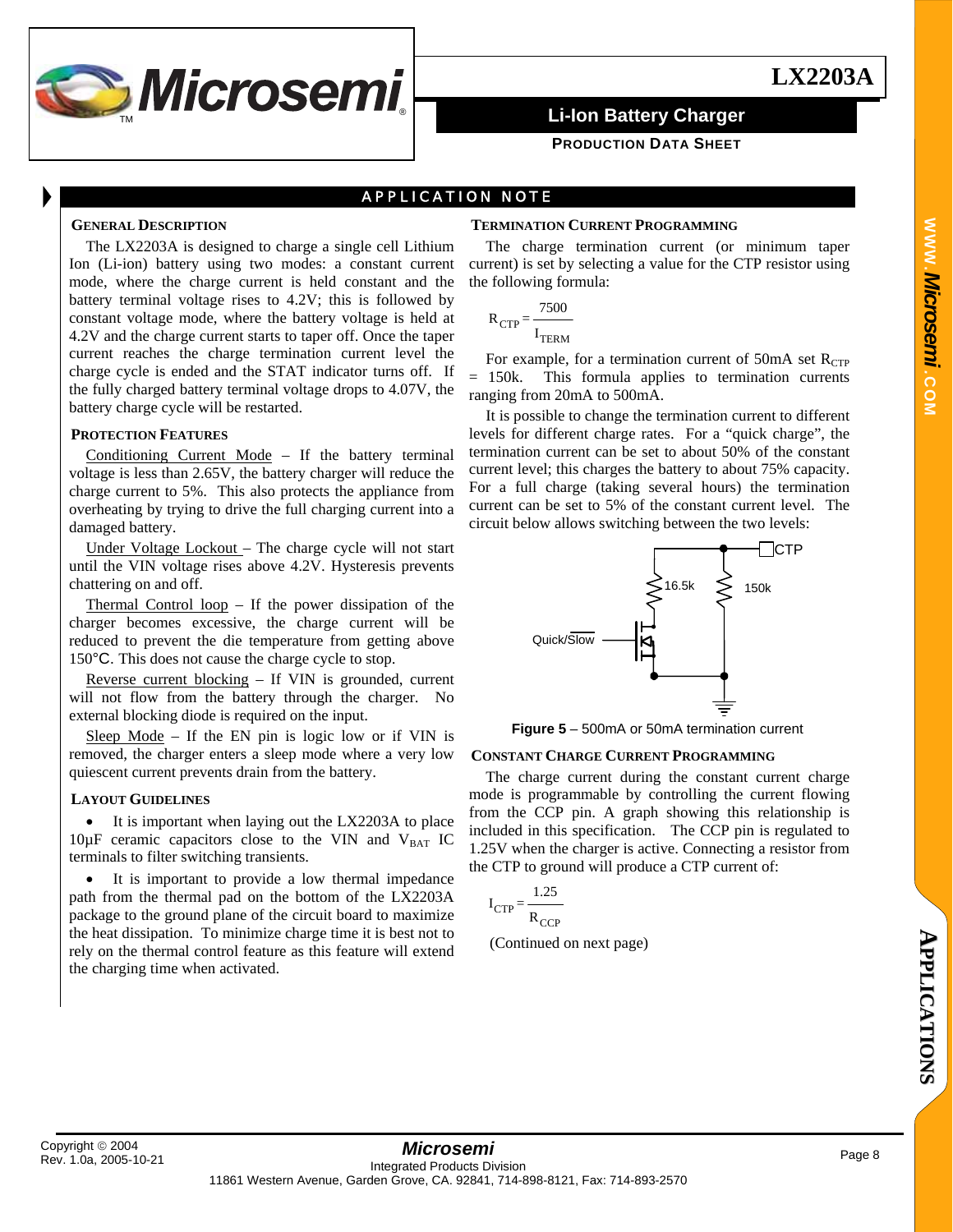

**PRODUCTION DATA SHEET**

## APPLICATION NOTE (CONTINUED)

### **CONSTANT CHARGE CURRENT PROGRAMMING (CONTINUED)**

The table below lists some popular Constant Current Settings along with the associated CCP pin current and programming resistor:

| <b>Charge Current</b> | <b>I<sub>CCP</sub></b> Current | R <sub>CCP</sub> Value |
|-----------------------|--------------------------------|------------------------|
| 1.0A                  | $13.75\mu A$                   | 90.9K                  |
| 500 <sub>m</sub> A    | $6.22\mu A$                    | 200K                   |
| 100mA                 | 1.00 <sub>µ</sub> A            | 1200K                  |

It is possible to change the constant current setting by changing the R<sub>CCP</sub> resistor while in charge mode. Since the termination current is independent of the charge current, lowering the constant charge current will increase the charge time, but will not reduce the stored charge in the battery at the charge termination point.

The circuit in **Figure 4** is an example of a battery charger configured to charge at 1A, 500mA or 100mA. The switches are logically controlled and reduce the resistance at the CCP pin when switched in. It is possible to eliminate the MOSFET devices if open drain logic is available.

The logic for the CP1 and CP2 would normally come from the appliance processor which would need to have the capability to communicate over the USB interface. If there is only one power connector and the USB interface is active, the logic could assume the power was coming from the USB bus and not the wall adapter. If the USB interface is active, the USB application will know if the appliance has been enumerated as a high or low load and would set CP1 and CP2 appropriately.

It is possible to change the current programming circuit to drive it directly with CMOS logic, but this requires that the CMOS logic power supply be well regulated  $(\pm 2\%)$ . Each switch resistor leg in Figure 4 can be replaced with a two resistor network tied to the output of a CMOS gate.



**Figure 6** – Circuits to provide 100mA and 500mA constant charge currents.

The values of R1 and R2 are selected such that:

$$
V_{CC} \times \frac{R_2}{R_1 + R_2} = 1.25
$$
 &  $\frac{R_1 \times R_2}{R_1 + R_2} = R_{SW}$ 

Solving these equations:

$$
R_1 = \frac{V_{CC} \times R_{SW}}{1.25} \quad \& \quad R_2 = \frac{R_1 \times R_{SW}}{R_1 - R_{SW}}
$$

For  $V_{CC} = 3.3V$  and  $R_{SW} = 243k$ ; R1 = 649k; R2 = 392k. These values should provide charge currents of 100mA and 500mA.

### **COMPENSATION CAPACITOR**

A compensation capacitor of value 0.01µF is required between the CMP pin and VIN.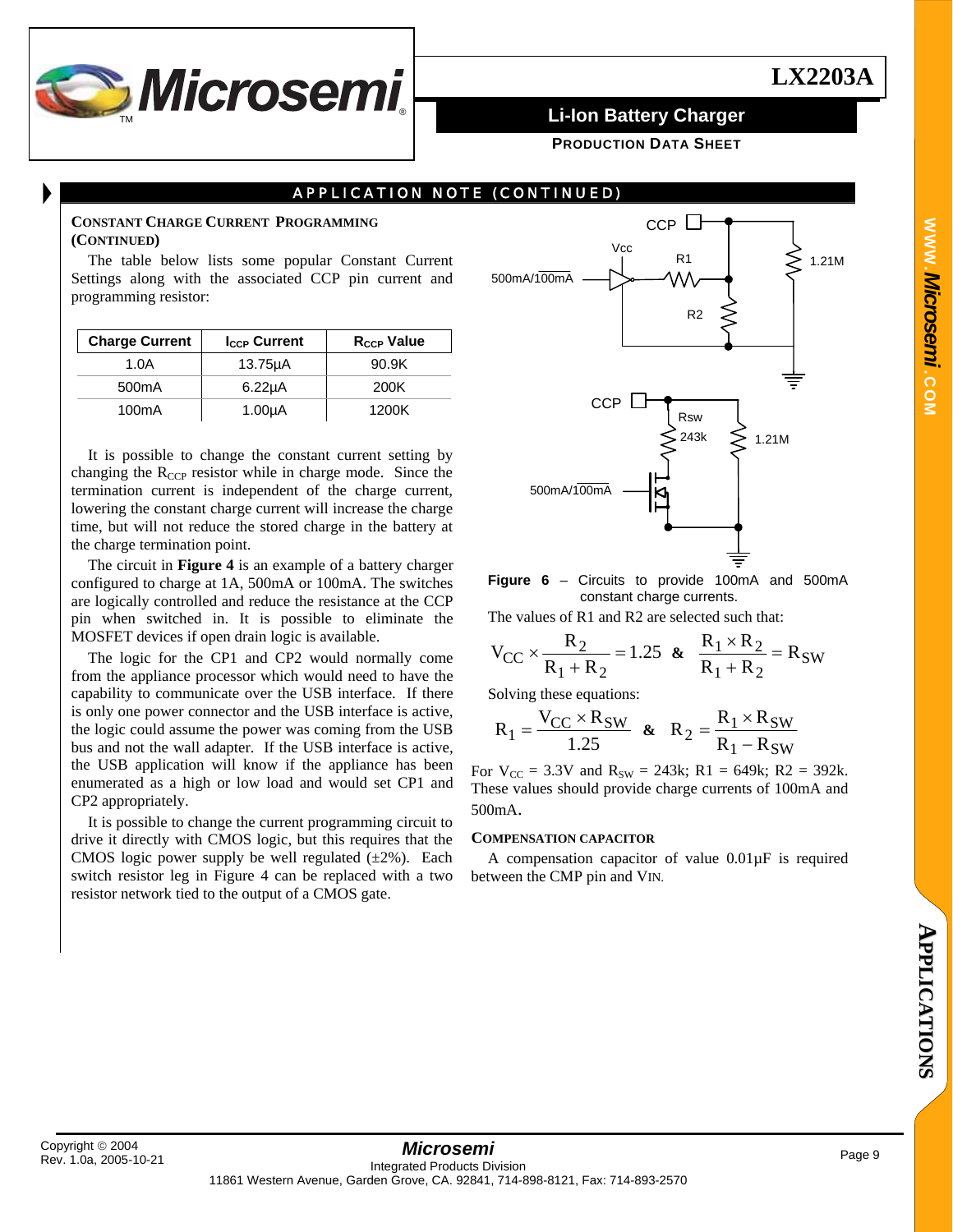

**PRODUCTION DATA SHEET**



### **Note:**

1. Dimensions do not include mold flash or protrusions; these shall not exceed 0.155mm(.006") on any side. Lead dimension shall not include solder coverage.